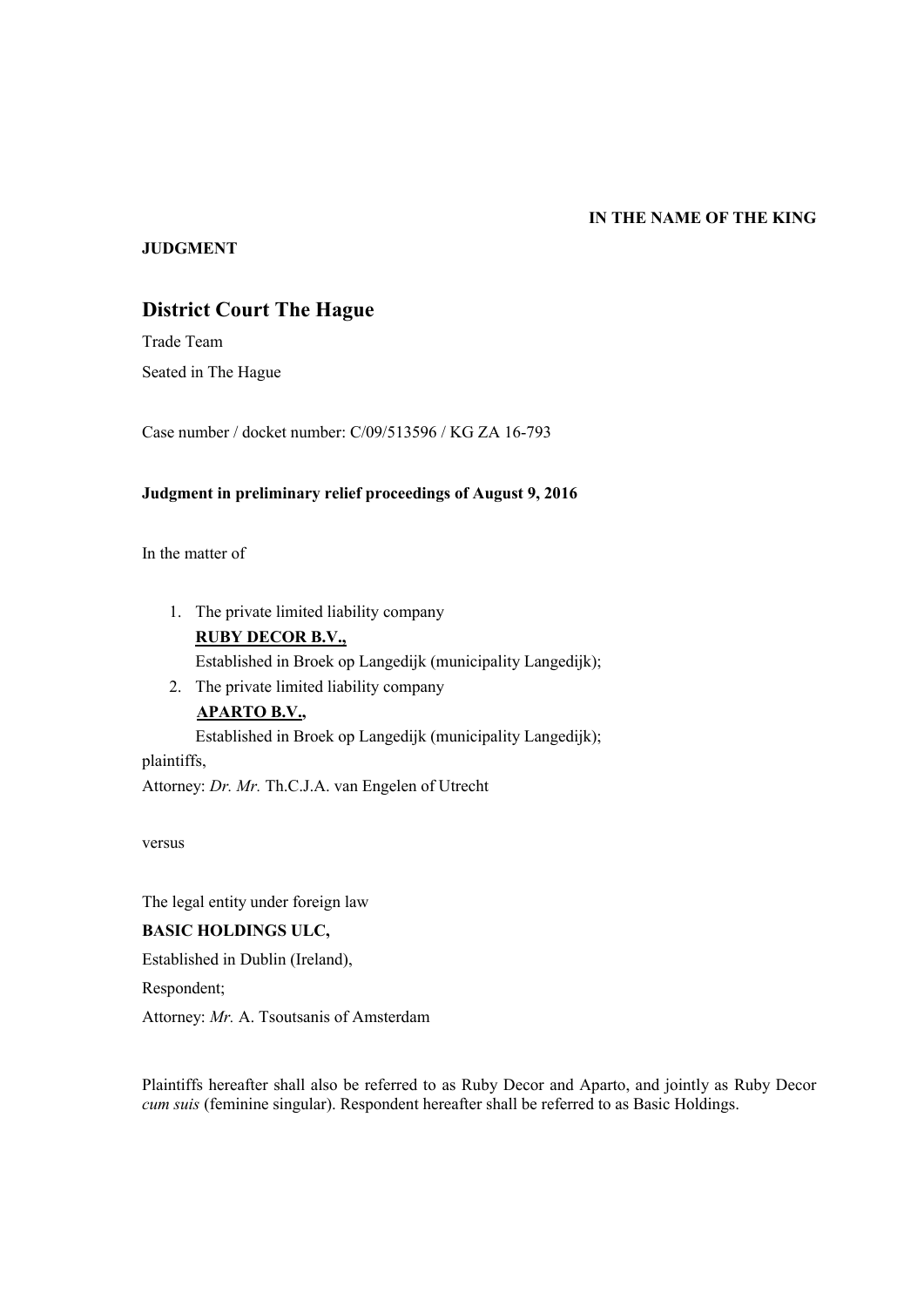In this matter Ruby Decor *cum suis* was also assisted by *Ir.* A.H.K. Tan, patent attorney of Groningen.

### **1. The proceedings**

- 1.1 The course of the proceedings is evident from:
	- the writ of summons dated June 28, 2016, with exhibits 1 through 16;
	- the exhibits 1 through 10 of Basic Holdings which were received on July 20, 2016;
	- the additional legal costs schedules of Ruby Decor *cum suis* and Basic Holdings (exhibit 17 and exhibit 11 respectively) which were received on July 26, 2016;
	- the oral hearing of parties, held on July 26, 2016;
	- the pleading notes of Ruby Decor *cum suis*;
	- the pleading notes of Basic Holdings.
- 1.2 Judgment was set for today.

#### **2. The facts**

-

- 2.1 By judgment in earlier preliminary relief proceedings between the parties dated May 4, 2016 (hereafter: the Judgment)<sup>1</sup>, the following facts were assumed.
	- *2.1 Basic Holdings forms part of the Glen Dimplex Group which operates worldwide and engages in the development and manufacture of artificial fireplaces.*
	- *2.2 Basic Holdings is right holder to European patent EP 2 029 941 B1 (hereafter: EP 941 or the patent) for an 'Artificial Fireplace'. EP 941, amongst others, is valid in the Netherlands, Germany, France, the United Kingdom and Ireland. EP 941 was granted on October 3, 2012, following an application for such on March 13, 2007, which invoked priority on the basis of patent applications GB 0605001 of March 13, 2006 and GB 0623434 of November 24, 2006.*
	- *2.3 EP 941 has 17 claims, of which the first claim is independent. The subsequent claims all are dependent upon claim 1. The original English text of claim 1 of EP 941 runs as follows:*
		- *1. A simulated fire effect apparatus (10) (450) (322) comprising:*

*An aperture bed (12) (232);*

<sup>&</sup>lt;sup>1</sup> Preliminary relief judge district court The Hague, May 4, 2016, ECLI:NL:RBDHA:2016:4657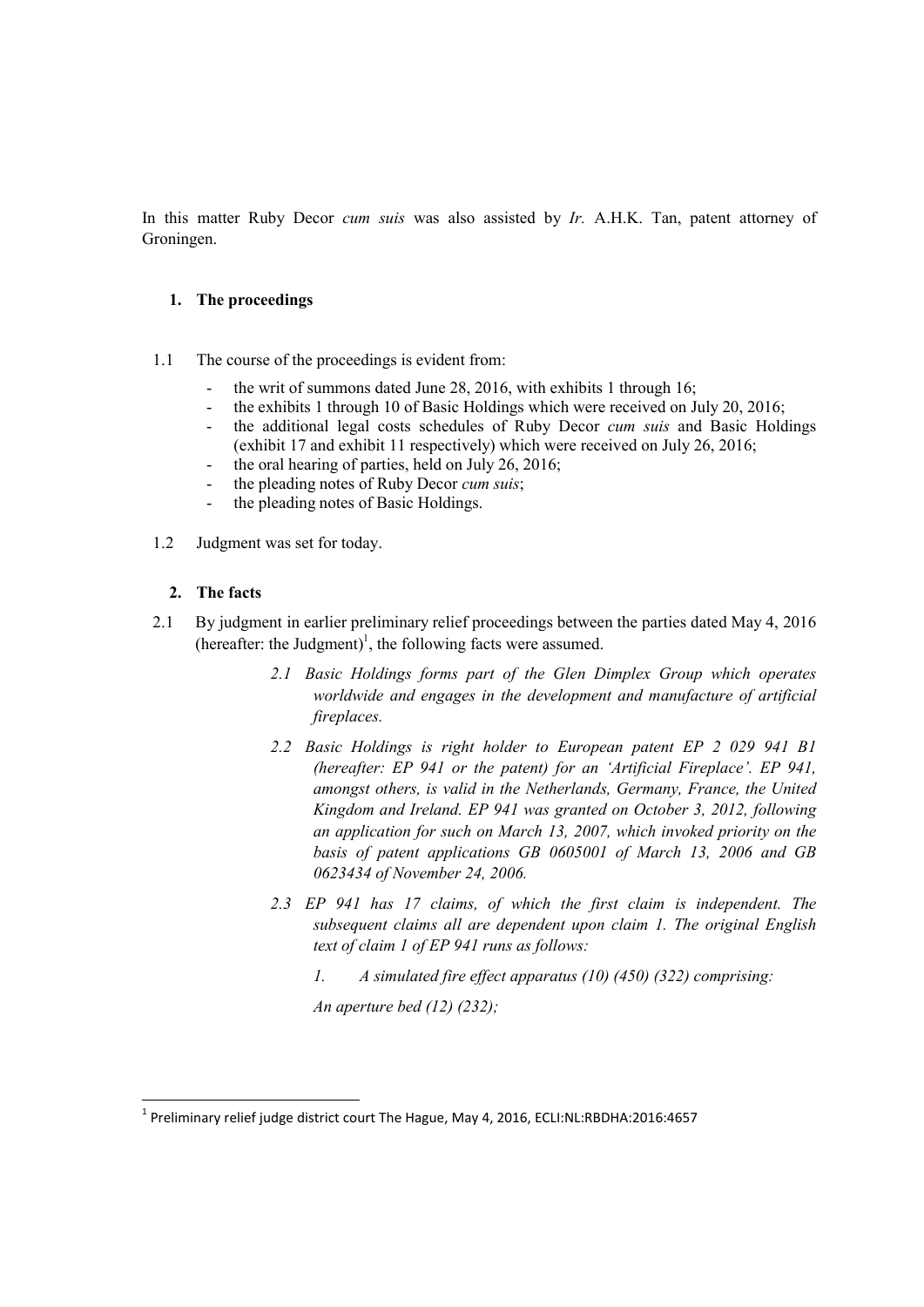*A container (30) (452) (452') (652) (752) adapted to contain a body of liquid (32), the container providing a head space (496) (6528) above the liquid;*

*An ultrasonic transducer (34) (34') (462) (458) device having a transducing surface operatively in liquid contacting relation with the body of liquid (32) and operable to produce a vapour in said head space (496) (652B); and*

*means for providing a current of air directed upwardly from the aperture bed (12) (232)*

*Characterized in that the container (30) (452) (452') (652) (752) includes a vapour outlet port (482) ((482'), and in that*

*the apparatus (10) (450) (322) further comprises means (26) for providing a flow of air along a path extending into the head space (496) (652B) and out of the vapour outlet port (482) (482'), wherein the outlet port (482) (482') is so disposed that the air flow path exits the container (30) (452) (452') (652) (852) below the aperture bed (12) (232).*

- *2.4 In the – undisputed – Dutch translation claim 1 reads as follows:*
- *1. A simulated fire effect apparatus (10) (450) (322) comprising:*

*An aperture bed (12) (232);*

*A container (30) (452) (452') (652) (752) adapted to contain a body of liquid (32), the container providing a head space (496) (6528) above the liquid;*

*An ultrasonic transducer (34) (34') (462) (458) device having a transducing surface operatively in liquid contacting relation with the body of liquid (32) and operable to produce a vapour in said head space (496) (652B); and*

*means for providing a current of air directed upwardly from the aperture bed (12) (232)*

*Characterized in that the container (30) (452) (452') (652) (752) includes a vapour outlet port (482) ((482'), and in that*

*the apparatus (10) (450) (322) further comprises means (26) for providing a flow of air along a path extending into the head space (496) (652B) and out of the vapour outlet port (482) (482'), wherein the outlet port (482) (482') is so disposed that the air flow path exits the container (30) (452) (452') (652) (852) below the aperture bed (12) (232).*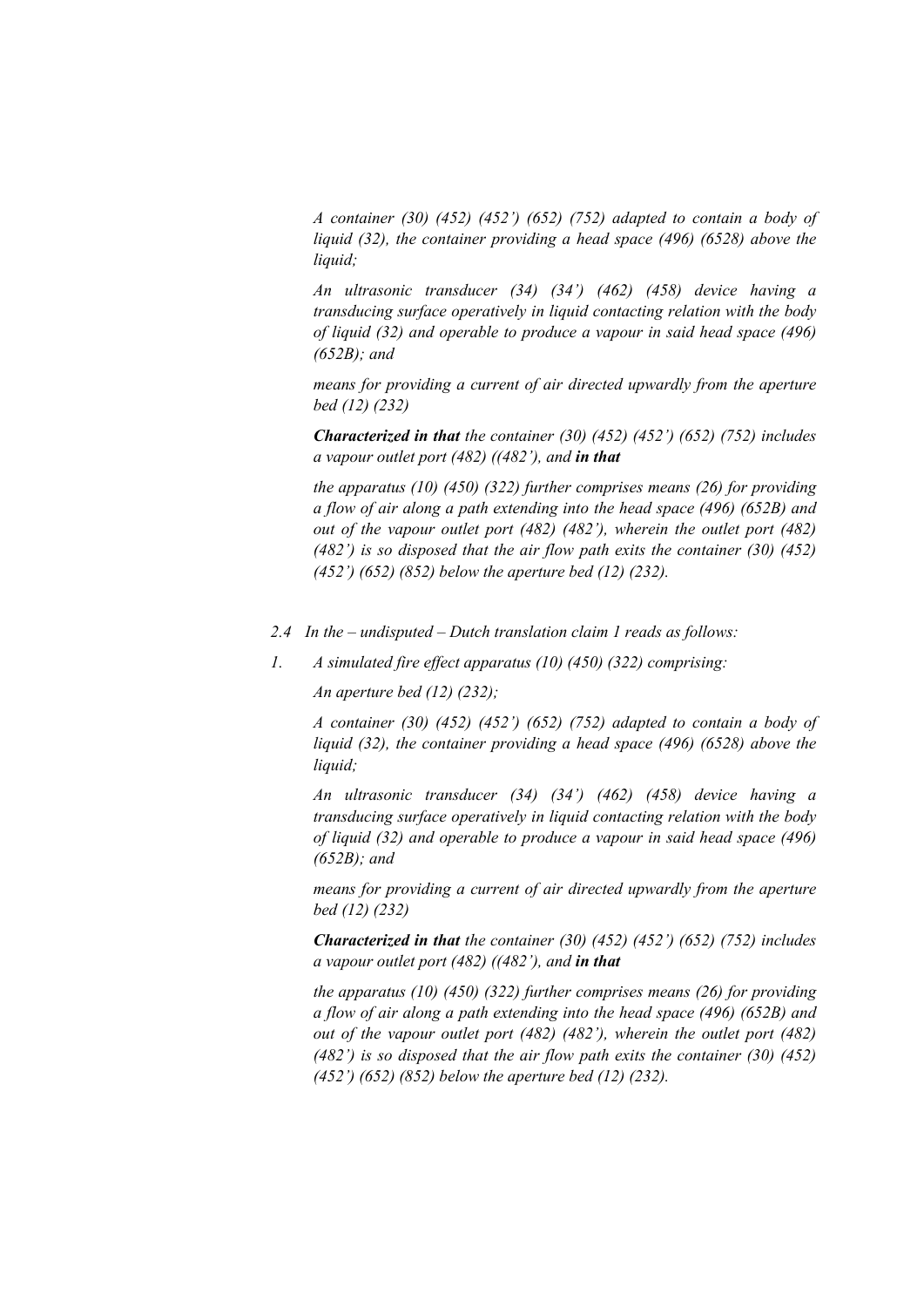- *(….)*
- *2.9 Ruby Decor is a former customer of the Glen Dimplex Group. In addition, it is the manufacturer of (amongst others) several types of artificial fires. The cooperation terminated on September 1, 2015.*
- *2.10 Since November 1, 2015 – whether or not by intermediation of dealers – Ruby Decor markets artificial fires under the name Mystic Fires, with model numbers 1510H, 1530H, 1535H, 1520C and 1540C (hereafter: the Ruby artificial fires). (…).*
- *2.11 Ruby Decor is (co) managing director and (co)shareholder of Aparto, a company that also engages (among other things) in the trade in artificial fires. Aparto offers the Ruby artificial fires on its website www.aparto.nl.*
- 2.2 Currently, the Judgment found that claim 1 of EP 941 is valid and that the Ruby artificial fires infringe this claim as well as the claims 2, 6, 8, 9, 10, 13, 16 and 17, the validity of which had not been disputed. In that connection, at Basic Holdings' request, amongst others the following preliminary measures were stipulated:
	- *5.1 Prohibits Ruby Decor and Aparto, following two days from the service of this judgment, to in any way infringe the Dutch part of EP 941, including the manufacturing, marketing, selling, delivering and/or otherwise trading or having in stock for such purpose, offering or importing of the Ruby artificial fires;*
	- *5.2 Prohibits Ruby Decor, following two days from the service of this judgment, to in any way infringe the German, French, Irish part of EP 941 or the part of EP 941 valid for the United Kingdom, including the manufacturing, marketing, selling, delivering and/or otherwise trading or having in stock for such purpose, offering or importing of the Ruby artificial fires;*

These preliminary measures involved a penalty of EUR 10,000 per product, with a maximum of EUR 1,000,000.

- 2.3 Rube Decor *cum suis* has filed appeal against this Judgment that was ruled to be preliminary enforceable – with the Appellate Court of The Hague. Basic Holdings had the Judgment served on Ruby Decor *cum suis* on May 13, 2016.
- 2.4 By letter of June 16, 2016, the attorney of Ruby Decor *cum suis* advised the attorney of Basic Holdings that Ruby Decor had developed three variants on the Ruby artificial fires which according to him, for reasons mentioned in the letter, did not infringe EP 941. In this letter, which included three simple drawings, the attorney of Ruby Decor *cum suis* asked Basic Holdings' attorney, on behalf of his clients, to confirm that the variants introduced (hereafter also: the Variants) did not infringe EP 941 and that with these Ruby Decor *cum suis* does not forfeit penalties based upon the Judgment.
- 2.5 By letter of June 22, 2016, Basic Holdings' attorney advised the attorney of Ruby Decor *cum suis* that Basic Holdings is not able and is also not held to provide technical and legal advice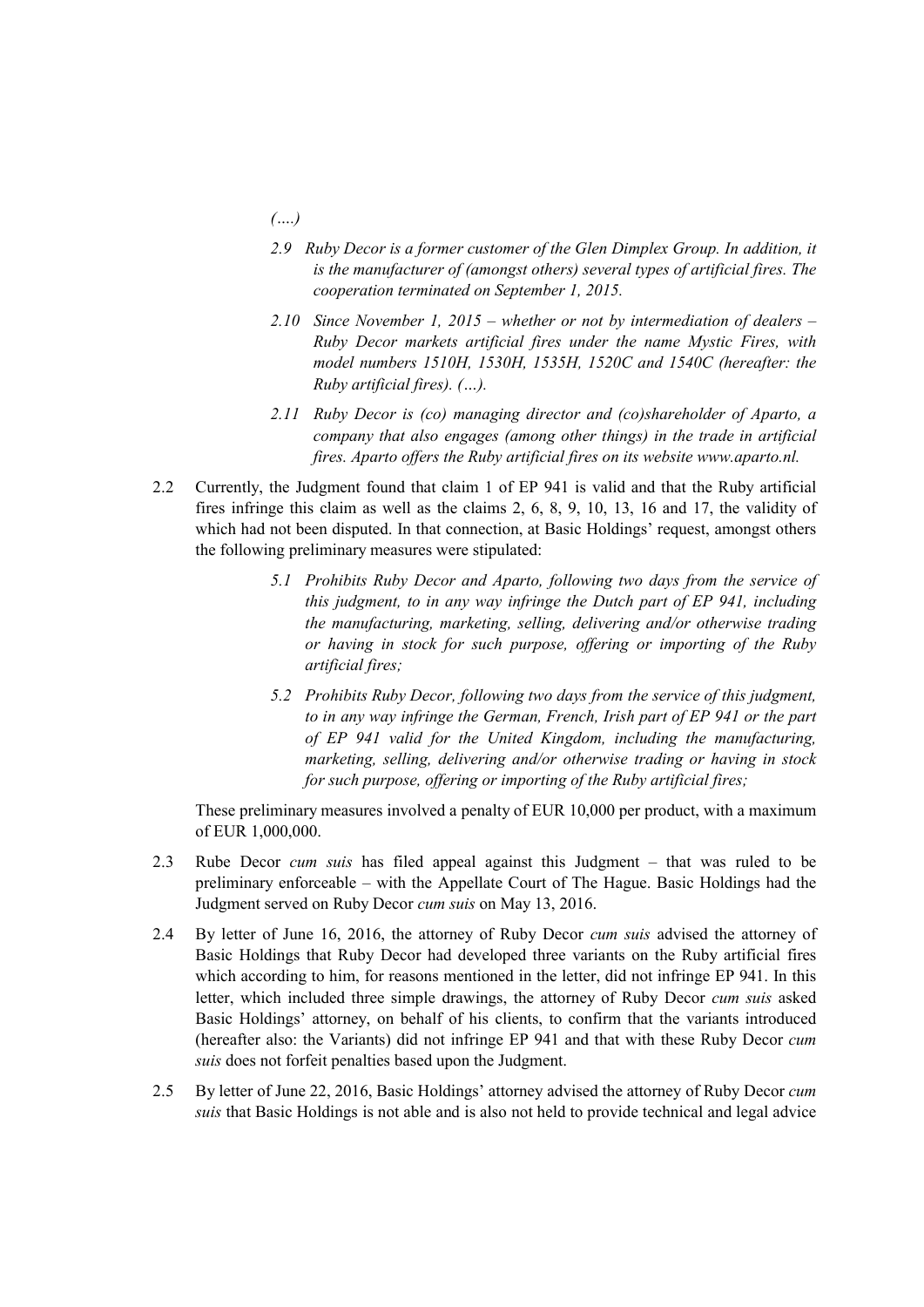to a competitor in respect of three designs, of which it is completely unclear whether or not these will be marketed.

2.6 By email of June 23, 2016, the attorney of Ruby Decor *cum suis* again asked the attorney of Basic Holdings to confirm that by trading the Variants submitted, EP 941 would not be infringed and that when marketing such no penalties would be forfeited on the basis of the Judgment. Hereupon the attorney of Basic Holdings replied by email of June 24, 2016 that Basic Holdings shall only (be able to) form an opinion if it is clear which concrete products have been marketed with which construction measures. Furthermore, Basic Holdings' attorney writes the following:

> *"There is no reason nor ground for the 'statement of non-infringement' that you*  wish to receive. Any real threat of execution is not at order. Nor is there any *(urgent) interest. If your clients would actually market concrete products and Basic Holdings at such time, following study thereof, would believe that all of this would come under the judgment of May 4, 2016 and would notify* [your clients] *of payment of penalties being due in that connection, then your clients at such time would have the opportunity to initiate execution preliminary relief proceedings, if so desired. That situation presently is not at order, given that no point of view has been taken as to infringement, nor notification been given of penalties or legal steps of whichever nature."*

#### **3. The dispute**

- 3.1 In summary, Ruby Decor *cum suis* requests that Basic Holdings be prohibited from taking execution measures by virtue of the Judgment to seek redress for forfeited penalties on account of performing acts in connection with the Variants 1, 2 and 3 mentioned in the writ of summons in the Netherlands, or Germany, France, Ireland or the United Kingdom, at least that an injunction be imposed, to be determined in its judiciary discretion, all of this on pain of forfeiture of a penalty and while sentencing Basic Holdings to the legal costs in accordance with article 1019h Code of Civil Procedure (CCP).
- 3.2 Given its further clarification during the court hearing, Ruby Decor *cum suis* bases these claims, briefly summarized, on the following.
	- 3.2.1 The Variants 1, 2 and 3 developed by Ruby Decor do not infringe EP 941 since one or two elements of claim 1 (the position of the vapour outlet port and/or the air flow path described therein) are missing. In connection with those Variants therefore there is no reason to claim penalties by virtue of the Judgment. Given that Basic Holdings has served the Judgment, however, it can collect penalties without further judicial intervention, at any moment it so chooses.
	- 3.2.2 Although requested to do so, Basic Holdings has refused to provide clarity as to whether it will claim forfeited penalties when Variants 1, 2 and/or 3 shall have been marketed, nor has it advised which information it needs to be able to provide such clarity. Basic Holdings must be deemed able to provide the requested clarity on the basis of the (paper) description of the Variants.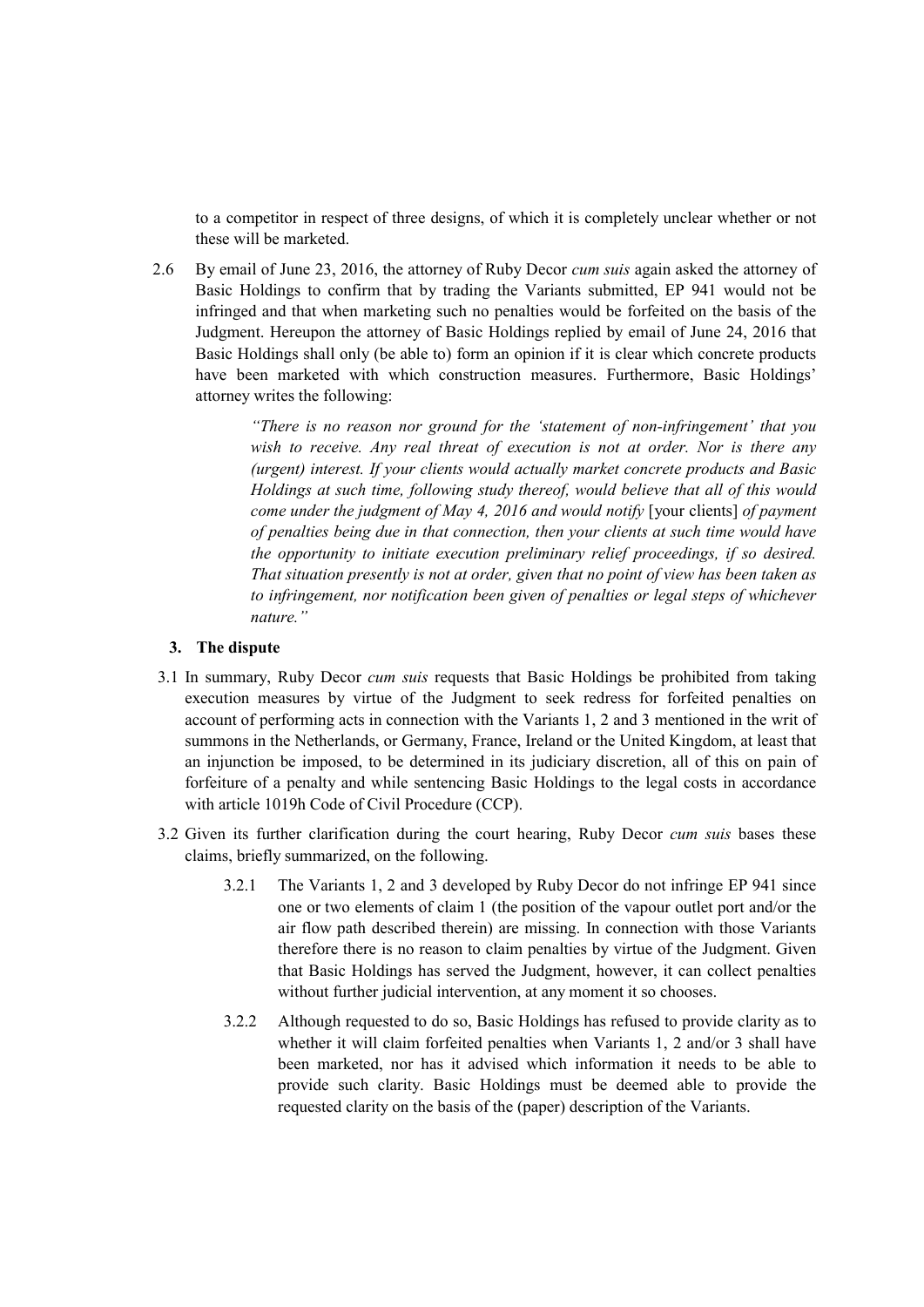- 3.2.3 Ruby Decor *cum suis* has urgent interest in the requested preliminary measure because it will suffer considerable damage if it were to be established afterwards that EP 941 is infringed by trading the Variants and that possibly EUR 1,000,000 shall have been forfeited in penalties. Damage also arises in the shape of missed product orders, broken trust with customers, alarm about the product range and investments that cannot be earned back. The fact that Basic Holdings is liable for all damage caused by unlawful execution measures does not alter that Ruby Decor *cum suis* would first have to experience that damage. For that reason Ruby Decor *cum suis* has interest in beforehand obtaining clarity regarding the question whether Basic Holdings will proceed to execution of penalties in respect of these Variants. There is a continued threat of execution measures. Because Basic Holdings does not provide the requested clarity – at least indicates to only advise on such after products have appeared on the market – the threat of penalties up to a maximum of EUR 1,000,000 being claimed remains real. Ruby Decor *cum suis* have the right to develop non-infringing artificial fires in competition with Basic Holdings.
- 3.2.4 Given the large financial and economic risks for Ruby Decor *cum suis*, Basic Holdings – on the basis of the requirements of reasonableness and fairness and based on the carefulness that Basic Holdings must professionally observe towards Ruby Decor *cum suis* – is held to beforehand provide clarity regarding the exercise of its execution powers in connection with the three Variants submitted to it. By taking the position it does, Basic Holdings abuses its powers, since as a result thereof it obstructs authorized competition by Ruby Decor *cum suis*. Consequently, Ruby Decor *cum suis* is entitled to and has an interest in the imposition of the injunction that it requests. Reasonableness implies that Basic Holdings be denied the authority to collect penalties in respect of the three Variants submitted.
- 3.2.5 To the extent presently of importance, Basic Holdings argues the following defence.
- 3.2.6 Basic Holdings disputes that Ruby Decor *cum suis* has any interest, let alone an urge interest in admission of its claim, since threatened execution is not at order. There are no real indications that Ruby Decor *cum suis* is actually going to market the Variants and Basic Holdings has not initiated legal steps, or even announced such. If there is a concrete product, Basic Holdings shall investigate such and then make its opinion known. It will not claim penalties that have been forfeited prior to that statement. Hence there is no reason whatsoever to intervene in the execution powers in connection with products that are not even yet on the market, and certainly not in the far reaching manner as claimed by Ruby Decor *cum suis*. Furthermore, an error and/or an emergency within the meaning of the Ritzen/Hoekstra<sup>2</sup> judgment has been neither alleged nor shown.

-

<sup>&</sup>lt;sup>2</sup> Supreme Court April 22, 1983, NJ 1984, 145.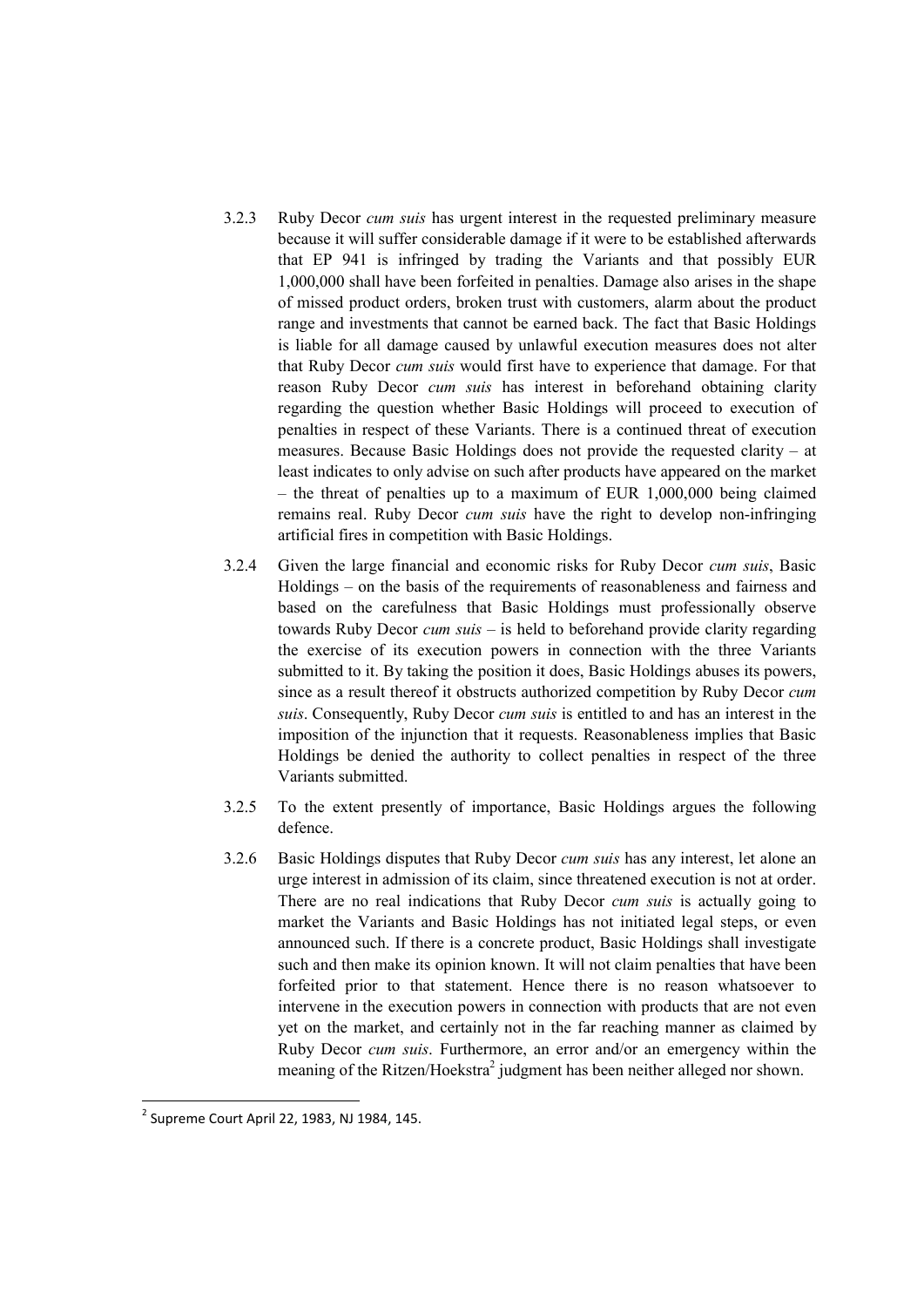3.2.7 To the extent of importance, the assertions of parties will be further dealt with below.

# **4. The assessment**

#### *Competency*

<u>.</u>

4.1 Since Basic Holdings does not dispute the competency of this district court, it is competent to rule in this action by virtue of article 26 paragraph 1 EEXII Regulation<sup>3</sup>, it is also competent to order preliminary measures as claimed by Ruby Decor *cum suis* in these preliminary relief proceedings.

#### *Urgent interest in the requested preliminary relief measure*

- 4.2 The assertions set out in 3.2.3 boil down to Ruby Decor *cum suis* wanting to have certainty that it will not forfeit penalties by trading the Variants. The certainty that Ruby Decor *cum suis* wants, however, cannot be given in preliminary relief proceedings. It is up to the court hearing the main action to determine whether the Variants infringe EP 941 and – in a possible execution dispute – whether penalties have been forfeited as a result thereof. The criterion that applies in this connection – also given the grounds on the basis of which the ban was ordered  $-$  is that the scope of the ban is limited to acts which in all seriousness cannot be doubted to constitute infringements as prohibited by the court.<sup>4</sup> Consequently, imposition in preliminary relief proceedings of a ban that is unconditional and unlimited in time as claimed by Ruby Decor *cum suis* (which according to the verbatim text apparently aims to even prohibit execution of the Judgment *after* it would have been established in proceedings on the merits that penalties have been forfeited) is not possible and hence Ruby Decor *cum suis* has no (whether or not urgent) interest in such. Ruby Decor *cum suis* has not claimed a temporary suspension of Basic Holdings' authority to execute the Judgment, and that too would lack interest. Moreover, Ruby Decor *cum suis* would only find partial relief in a (temporary) ban, because – as Ruby Decor *cum suis* itself emphasized during the court hearing – the requested preliminary relief measure would not alter Basic Holdings' power to invoke EP 941 (or another intellectual property right) against Variants 1, 2 and/or 3.
	- 4.2.1 In itself it is correct that Ruby Decor *cum suis* has the right to develop and trade non-infringing artificial fires. However that does not provide an interest in the requested preliminary relief measure. Ruby Decor *cum suis* has not argued any facts or circumstances which might imply that there is a concrete threat that Basic Holdings will execute the Judgment in connection with non-infringing artificial fires marketed by Ruby Decor *cum suis*. Moreover, Ruby Decor *cum*

 $3$  Regulation (EU) 1215/2012 of the European Parliament and the Council of December 12, 2012 on jurisdiction and the recognition and enforcement of decisions in civil and trade matters.

<sup>&</sup>lt;sup>4</sup> Compare Supreme Court April 5, 2002, ECLI:NL:HR:2002:AD8181, NJ 2003/356 and Supreme Court January 3, 1965, NJ 1965, 445.